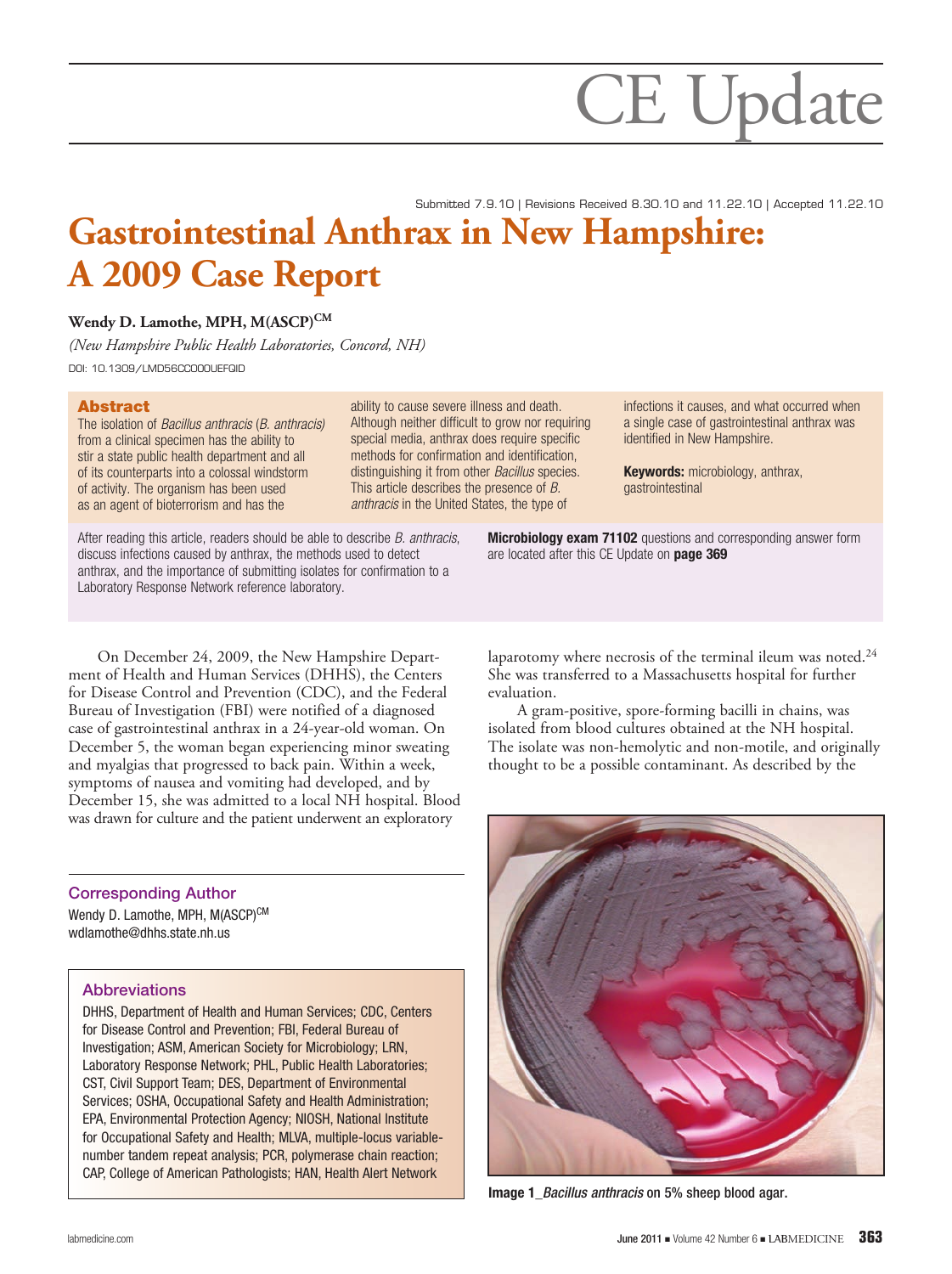

Image 2\_*Bacillus anthracis* on 5% sheep blood agar.

American Society for Microbiology (ASM), the conditions for sending isolates to a Laboratory Response Network (LRN) reference laboratory to rule out or confirm *Bacillus anthracis* are catalase positive, non-hemolytic, non-motile, gram-positive spore-forming bacilli.25 Based on the above conditions, the isolate should have been submitted to the NH Public Health Laboratories (PHL).

A laboratory technician who routinely rotates through the microbiology department in the supervisor's absence performed the work. Consultation with the NH PHL about the isolate was never initiated. By the time the isolate was received, evaluated, referred, and confirmed as *B. anthracis*, more than 1 week had passed, and the patient remained in critical condition.

Following notification of the diagnosis, an epidemiological investigation immediately began on December 24, 2009. To aid in the investigation, additional partners were brought in, including the NH National Guard's 12th Civil Support Team (CST), NH Department of Environmental Services

(DES), NH Department of Safety, Occupational Safety and Health Administration (OSHA), Environmental Protection Agency (EPA), and the National Institute for Occupational Safety and Health (NIOSH).

The NH DHHS investigation team interviewed friends and family to obtain information regarding possible risk factors to the case patient. The case patient was a vegan, worked on an organic farm 3 months prior, and had participated in an African drumming event held on December 4 at the United Campus Ministry House located at the University of New Hampshire in Durham.22 The NH DHHS also used statewide surveillance including the Automated Hospital Emergency Department Data System and Vital Records Death Data to attempt to identify possible cases by querying for clinical presentations similar to those of anthrax.<sup>22</sup> Hospital laboratories, as members of the NH LRN, were asked to review 3 months of bacterial culture records and report any gram-positive rods that were not identified. No additional anthrax cases were identified.

The CST collected environmental samples within the United Campus Ministry House and the case patient's residence to determine the source of infection. Forty drums and 6 environmental samples were collected. Using LRN protocols, the samples were tested by the NH PHL for the presence of *B. anthracis*. Of the 46 samples tested, *B. anthracis* was isolated from 3 (2 drums and 1 pooled sample of electrical outlets). Isolates from the case patient and the drums were submitted to the CDC for multiple-locus variable-number tandem repeat analysis (MLVA), a method used to discriminate or compare different *B. anthracis* isolates. This method employs the amplification of 8 different variable-number tandem repeat loci by polymerase chain reaction (PCR). The markers are then detected and measured using a DNA sequencer.<sup>24-26</sup> Results from the isolates indicated that the loci were identical by MLVA-8.<sup>22</sup> As a result, the building was quarantined and 84 individuals who were associated with the facility and/or participated in the drumming event were considered exposed.<sup>22</sup> See Figure 1 for a timeline of events.

New Hampshire DES, EPA, NIOSH, CDC, and DHHS developed a second sampling plan designed to better characterize exposure pathways to the case patient. On January 7, 2010, and January 8, 2010, the second phase of samples were obtained for semi-quantitative analysis. Due to the volume

| <b>Testing Phase</b>      | Date       | <b>Total Samples Tested</b>                                      | <b>Positive Samples</b>                      | Total CFUs*      |
|---------------------------|------------|------------------------------------------------------------------|----------------------------------------------|------------------|
| Phase 1 qualitative       | 12/26/2009 | 40 drums from United Campus Ministry House                       | 2 drums                                      | <b>NA</b>        |
|                           |            | 6 environmental                                                  | 1 composite of 3 electrical outlets          | <b>NA</b>        |
|                           | 12/28/2009 | 10 drums from drum teacher                                       | None                                         | <b>NA</b>        |
| Phase 2 semi-quantitative | 1/7/2010   | 2 drums from United Campus Ministry House<br>(previous positive) | 2 drums                                      | 300 and 171 CFUs |
|                           |            | 72 environmental                                                 | Baseboard heater of event room               | 44               |
|                           |            |                                                                  | Upper surface of cabinet in adjacent kitchen | 20               |
|                           |            |                                                                  | Computer screen in community area            | 20               |
|                           |            |                                                                  | Computer tower in community area             | 20               |
|                           | 1/8/2010   | 11 drums from community brought to event                         | None                                         | <b>NA</b>        |

*20 CFU/sample is at the limit of detection for this test.*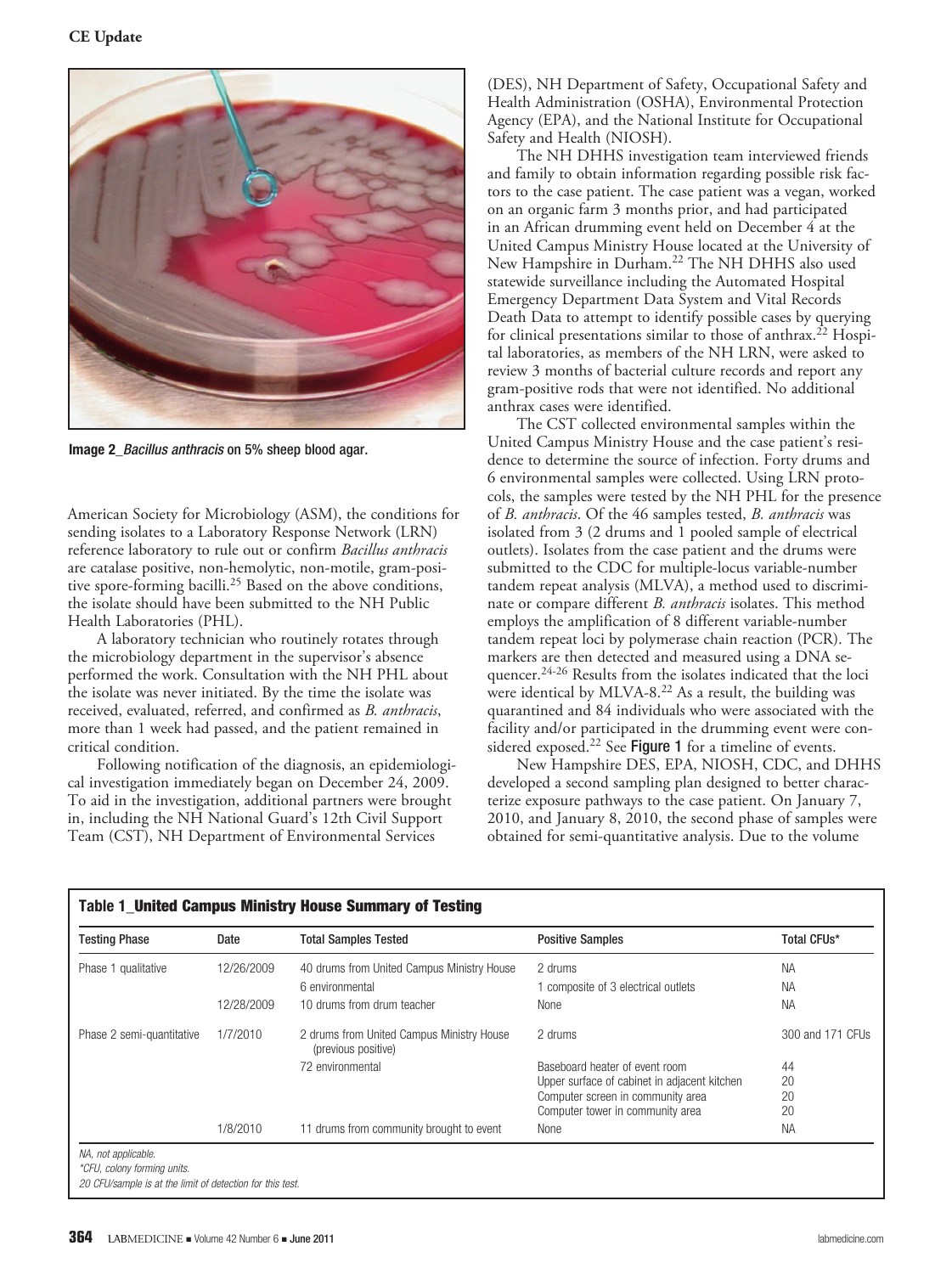

Figure 1 Timeline.

of samples and the extensive processing time, the NH PHL requested assistance through the LRN from other state PHL, including New York City, Connecticut, Virginia, and Tennessee. Of the 86 additional samples processed, *B. anthracis* was isolated from 6, including 2 drums that had previously tested positive, a baseboard heater, the top surface of a kitchen cabinet, a computer screen, and desktop computer. Table 1 reflects results from both phases of testing.

#### Anthrax in the United States

*Bacillus anthracis*, the cause of anthrax, is a zoonotic disease in domestic animals and was first isolated by Dr. Robert Koch in 1877.<sup>1,2</sup> The name "anthrax" comes from the Greek word for "coal," because of the black skin lesions developed by victims with a cutaneous anthrax infection. Goats, cattle, sheep, and other grass-grazing animals become infected when they ingest soil-borne spores. In turn, humans may become infected through contact with infected animals or by handling contaminated animal products such as wool, hair, and hides. $2,3$ In August 2000, a case of cutaneous anthrax was linked to an outbreak among livestock in North Dakota resulting in the quarantine of 32 farms and the death of 157 animals.4

The incidence of human infection with *B. anthracis* cannot be accurately determined due to unreliable reporting; however, it is more common in regions where agriculture is predominant and the control of anthrax among animals is poor. $3,5$  Regions where disease is more common include South and Central America, South and Eastern Europe, Asia, Africa, the Caribbean, and the Middle East.<sup>3,5</sup> Within the

United States, anthrax is rare, with an average of 1 to 2 cases of cutaneous disease a year.<sup>6</sup>

During the late 19th and 20th centuries, the flourishing U.S. wool industry generated anthrax-based health concerns.<sup>7</sup> In 1925 the American Public Health Association's Committee on Anthrax began reporting the number of anthrax cases, as states would report to them. By 1929 it was noted that the number of fatalities associated with tanneries had decreased due to increased awareness and prompt treatment.<sup>8</sup> However, cases of industrial anthrax persisted. One of the first and most deadly outbreaks associated with occupational exposure in the United States occurred in 1957. A total of 9 individuals became ill while working with black goat hair at the Arms Textile Mill located in Manchester, NH.7 Four out of 5 individuals who were exposed by inhalation developed "anthrax pneumonia" and died thereafter.9,10 During this time the mill along with 3 other facilities processing raw imported goat hair were participating in the first study to evaluate the effectiveness of a vaccine.10 None of the 9 individuals who became ill in the Manchester mill received vaccine.10 The vaccine was first developed for use in humans in 1954 and has since been improved, increasing protective antigenicity and the stability of the vaccine.3,11

October 2001 opened our eyes to the true dangers of *B. anthracis* and how the organism could be used to threaten and harm. Anthrax spores were mailed to 4 public figures, and their paths were traced. Two of the envelopes were postmarked September 18, 2001. One was addressed to Tom Brokaw, NBC news anchor; the other to the editor of the *New Pork Post*. 14 The remaining 2 letters were postmarked October 9, 2001, and addressed to Senators Tom Daschle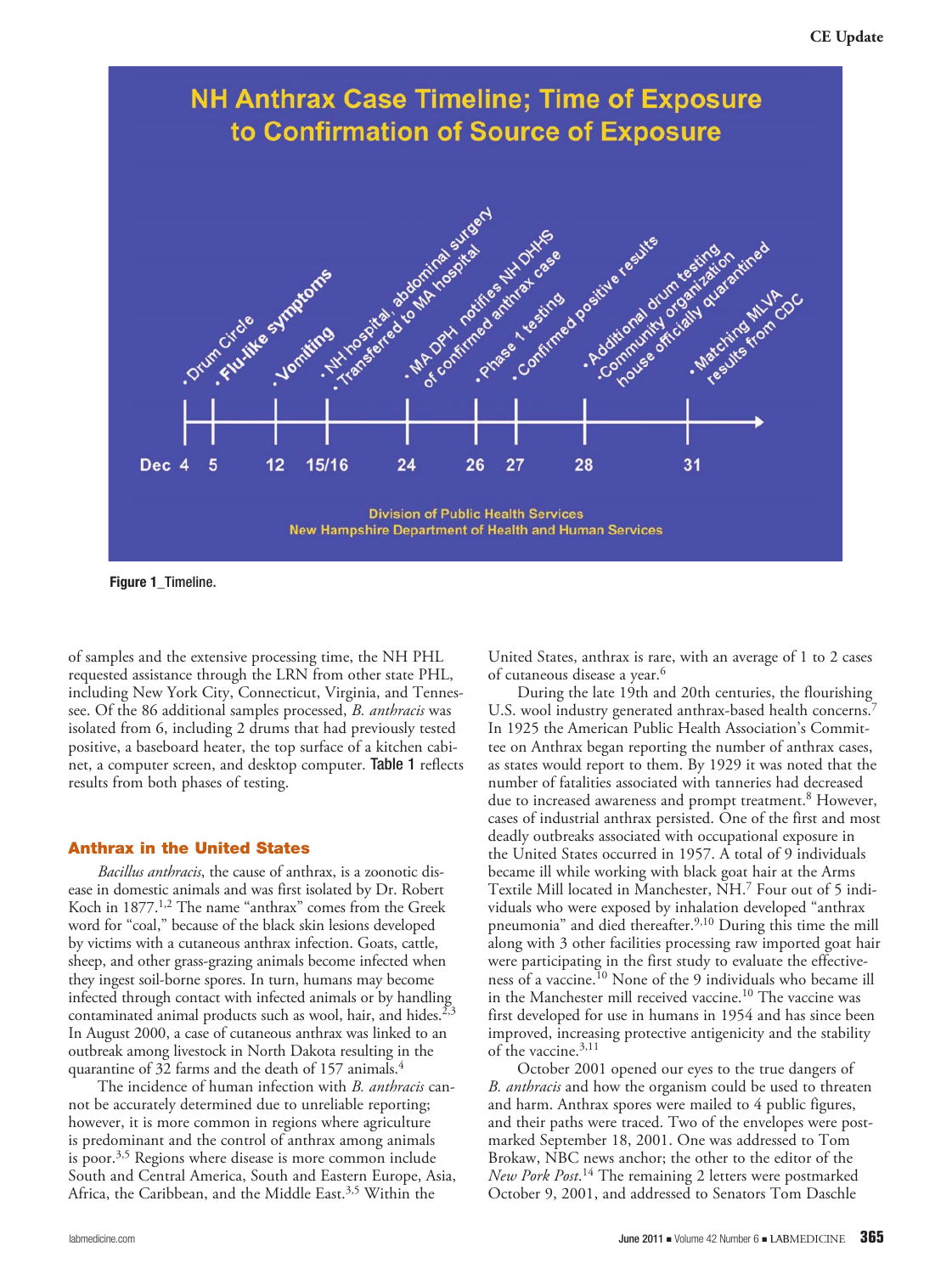

Image 3\_Environmental sample processing, BSL-3 laboratory. Kristin Wolfe is hard at work while Carol Loring gives a thumbs-up.

and Patrick Leahy.<sup>14</sup> Twenty-two individuals exposed to these letters became infected with anthrax. Of the 22, 11 were confirmed with inhalation anthrax and the remaining 11 were identified with cutaneous anthrax (7 confirmed).<sup>12-15</sup> Five of the inhalation cases resulted in death.<sup>12-16</sup> Thirty-two thousand individuals began antimicrobial prophylaxis as a result of the investigation, and 10,300 were recommended to complete a 60-day course.<sup>14</sup> During this bioterrorism threat, PHL from around the country, as part of the LRN, tested more than 125,000 clinical specimens and an estimated 1 million environmental samples.16

Since the 2001 bioterrorism event, additional cases of non-bioterrorism-related anthrax continue to emerge sporadically. A case of inhalation anthrax was reported by the Pennsylvania Department of Health in February 2006. Upon investigation, the source of infection in a New York City man was traced to dried goat and cowhides that were imported from Africa. He would scrape the hair off the hides before using them to make traditional African drums.18 In August 2007, the Connecticut Department of Health reported cutaneous anthrax cases in a drum maker and his 8-year-old child. The drum maker was reported to have been working with untreated African goat hides from Guinea.<sup>19</sup>

#### Infection Caused by *B. anthracis*

Human infection can occur via 3 routes: 1) abrasions in the skin; 2) inhaling airborne spores; or 3) ingesting contaminated food.<sup>5,6</sup> Cutaneous anthrax causes black necrotizing lesions primarily located on the hands, forearms, and head.3-6 During the industrial age it was known as "woolsorter's disease"

because of its association with individuals who worked with wool or animal hair in textile mills.<sup>2,7</sup>

Inhalation anthrax occurs when spores are inhaled and lodge into the alveoli. Phagocytes then transport the spores to the thoracic lymph nodes, where they germinate, multiply, and begin producing edema and lethal toxin.<sup>2,3,5</sup> These toxins are responsible for hemorrhagic inflammation of the thoracic lymph nodes, edema, and necrosis.<sup>5</sup>

Deaths due to gastrointestinal anthrax have been reported in Thailand, Uganda, India, and Gambia.20 Causes of gastrointestinal anthrax are often attributed to the ingestion of contaminated food, primarily meat from an infected animal.<sup>5</sup> The spectrum of disease ranges from no symptoms to death by shock or sepsis.

There are 2 clinical manifestations of gastrointestinal anthrax: oropharyngeal and intestinal. Characteristics of oropharyngeal anthrax are body temperature greater than 39°C, ulcers in the oropharynx, sore throat, difficulty swallowing, regionally located swollen lymph nodes, and marked neck swelling.<sup>3,5,19</sup> Symptoms of intestinal anthrax are progressive and usually begin with nausea, vomiting, anorexia, a temperature greater than 39°C, and can advance to severe abdominal pain, vomiting of blood, and bloody diarrhea.<sup>3,5,19</sup> Spores may produce lesions in the stomach, esophagus, jejunum, ileum, and cecum, and these lesions may hemorrhage. The mucosa and regional lymph nodes of the intestinal tract are always implicated, and other complications such as the accumulation of serous fluid in the peritoneal cavity, shock, and sepsis may occur.3,5,19,20 Severe gastrointestinal and pulmonary infections are more often fatal. However, any form can lead to death if not identified and treated promptly.5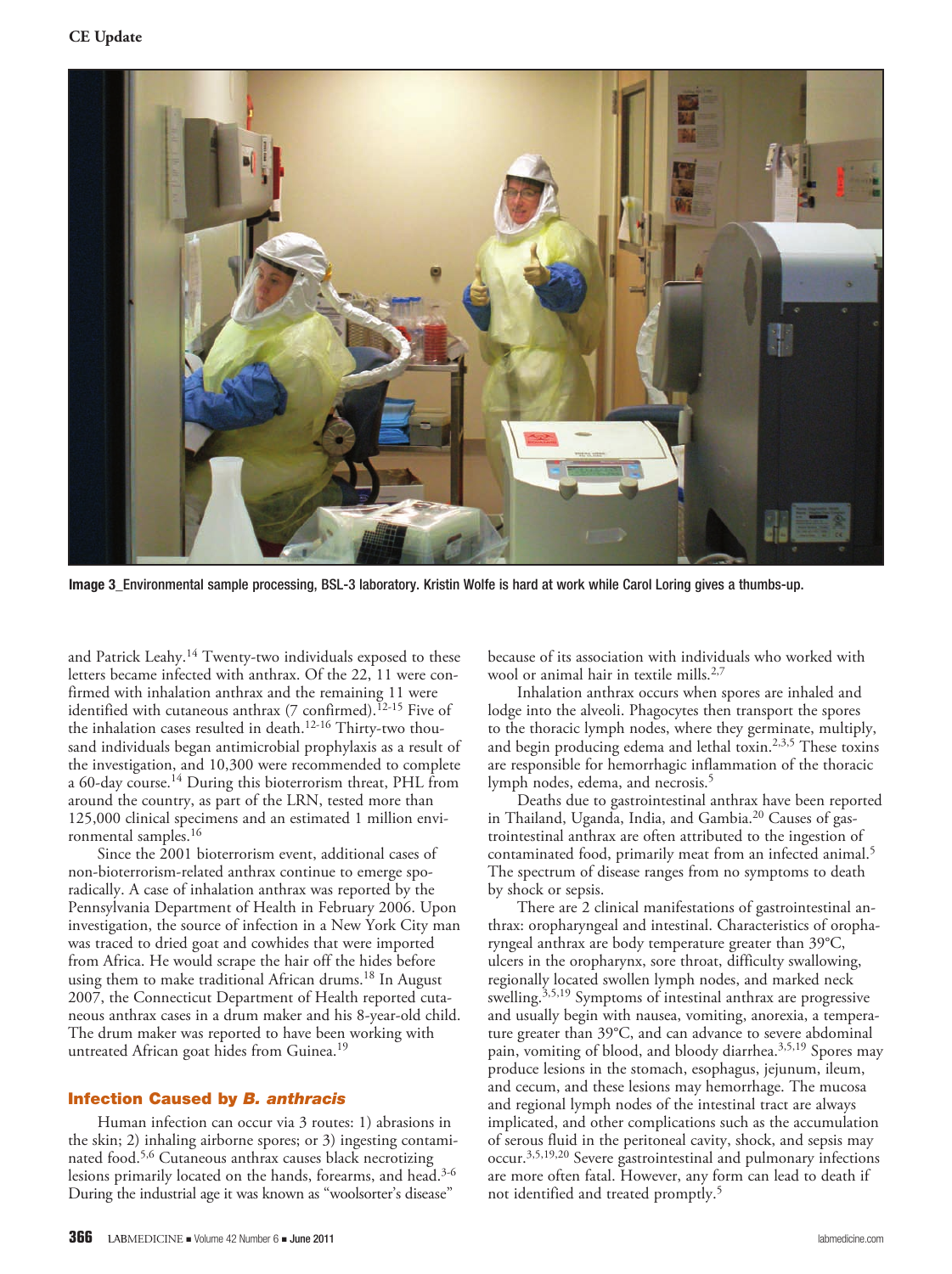#### Lessons Learned

Everyone learns from an experience such as this. The NH hospital that was directly involved graciously shared details of its experience with other clinical laboratories during an NH LRN meeting held in early April 2010. Recommendations resulting from their review of the incident included changes to procedures that would require all suspect isolates to be immediately sent to NH PHL for rule out or confirmation. Staff working on the bench would have clear algorithms and charts, listing biochemicals for ruling out select agents. Policy changes requiring all staff rotating through the microbiology department to attend wet lab trainings, as well as a requirement for staff members to participate in the College of American Pathologists' (CAP) Laboratory Preparedness Surveys, were considered. Concerns including the lack of staffing and funding to send individuals to trainings were raised.

As a PHL, the NH PHL recognized these concerns and will look at ways to make training sessions more accessible. This will include evaluating the training format and exploring ideas such as making training sessions shorter and/or having "train the trainer" sessions. Trained staff could then bring what they learned back to their laboratories to conduct training themselves. Recognizing the current workforce shortage and the impact the economy has had on staffing, the NH PHL will look at possible ways to help fund attendance to training sessions. As Louis Pasteur once said, "Chance favors only the mind that is prepared."

Communication was a challenge due to the numerous agencies involved and the constant flow of new information. The NH Health Alert Network (HAN) and LRN list serve were used to communicate with NH LRN laboratories, hospitals, and health care providers via e-mail messages and faxes. A technician associated with the NH hospital involved in the event was comfortable with various individuals from different agencies and was able to obtain assistance as needed. Since communication is crucial in any event, the NH PHL hopes to keep channels of communication open and continue to build on relationships, so providers can feel comfortable contacting the NH PHL when needed. **<sup>L</sup><sup>M</sup>**

*Acknowlegments:* I would like to thank my colleagues at the NH PHL for their hard work and dedication to protecting the public's health in NH.

- 1. Karlen A. *Man and Microbes: Disease and Plagues in History and Modern Times*. New York, NY: Simon and Schuster; 1995:166.
- 2. Bollet AJ. *Plagues and Poxes: The Impact of Human History on Epidemic Disease*. New York, NY: Demos Medical Publishing; 2004:205-213.
- 3. Advisory Committee on Immunization Practices. Use of anthrax vaccine in the United States. *MMWR Recomm Rep*. 2000;49:1-20.
- 4. Centers for Disease Control and Prevention (CDC). Human anthrax associated with an epizootic among livestock—North Dakota, 2000. *MMWR Morb Mortal Wkly Rep*. 2001;50:677-680.
- 5. World Health Organization. Department of Communicable Disease Surveillance and Response. Anthrax in Humans and Animals. 4th ed. 2008.
- 6. Centers for Disease Control and Prevention. The National Center for Zoonotic, Vector Borne, and Enteric Diseases. Anthrax, Technical Information. Available at: www.cdc.gov/nczved/divisions/dfbmd/diseases/anthrax/technical.html. Accessed April 18, 2010.



Image 4 Reading culture plates from environmental samples. Jennifer Stearns is documenting results while Nancy Taylor reads plates.